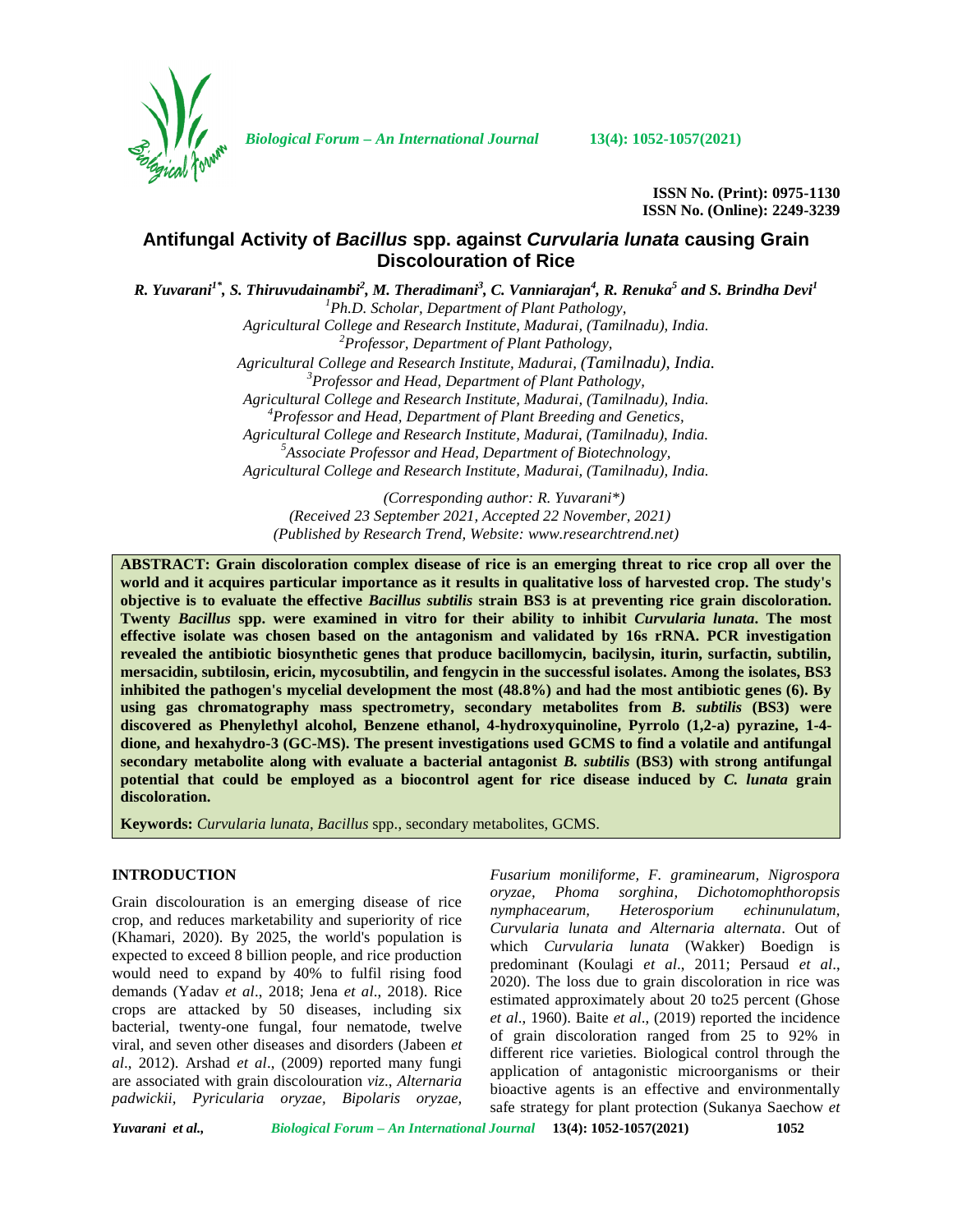*al*, 2016). When used as a biocontrol agent, *Bacillus* spp. utilizes a multitude of approaches to combat plant infections, including antibiotic synthesis, direct pathogen suppression, plant growth promotion, and induction of defence enzymes (Elanchezhiyan *et al*., 2018). The present study was focused on the *B. subtilis* (BS3) have strong antifungal potential that could be active as a biocontrol agent for *C. lunata* which causing grain discoloration of rice.

## **MATERIALS AND METHODS**

**Isolation and identification of** *C. lunata.* The pathogenic fungus, *C. lunata* was isolated from diseased rice seeds collected from paddy fields in various districts of Tamilnadu by tissue segment method. Then the cultured plates were incubated at 28°C for seven days. Morphological and molecular analysis were used to identify the pathogen.

**Isolation and biochemical characterization of** *Bacillus* **isolates from rhizosphere region.** Soil samples were gathered from the rhizosphere of rice plants in various rice-growing regions of Tamil Nadu. 10 g of rhizosphere soil was transferred to a 250 ml conical flask containing 100 ml of sterile water. After thorough shaking, the antagonist in the suspension was isolated by serial dilution plate method (Pramer and Schmidt 1956). From the final dilutions of  $10^{-5}$  and  $10^{-6}$ one ml of each aliquot was pipetted out, poured into the sterilized Petri plate containing Nutrient Agar Medium. The plates were gently rotated clock wise and anticlockwise for uniform distribution and incubated at room temperature  $(28\pm2~^{\circ}\mathrm{C})$  for 24 hours. Colonies with characteristics of *Bacillus* spp. were isolated individually and purified by streak plate method on NA medium. The pure cultures were maintained for further studies. A total of 20 isolates were collected and tested for their ability to inhibit *C. lunata* growth. Based on the diagnostic test described in Bergey's manual for determinative bacteriology, the bacterial antagonists were identified and characterised (Bergey *et al*., 1939). Gram reaction, catalase test, voges proskauer, growth in NaCl, growth at 4 °C and 45°C, and starch hydrolysis were performed for *Bacillus* spp. confirmation.

**Screening of antagonistic bacteria against** *C. lunata* **in** *in vitro.* The antifungal potency of bacterial isolates was investigated using the dual culture approach (Dennis and Webster, 1971). The fungal mycelial disc was placed at one end of the plate, followed by bacterial antagonists streaking just opposite the pathogen, and the plates were incubated at  $25 \pm 2$  °C. After a 7-day incubation period, the inhibition zone and fungal mycelial growth were measured. The percent inhibition was computed as [(C-T)/C] 100, where T and C are the pathogen diameters in mm in the treatment and control plates, respectively. The tests were carried out in thrice.

**Effect of** *Bacillus* **spp. produced volatile organic compounds against** *C. lunata.* Using the paired dish

approach, the antifungal volatile compounds produced by the potent *Bacillus* isolates were evaluated *in vitro* against *C. lunata* (Laha *et al.,* 1996). The most effective isolates were selected based on the dual plate assay and then tested in vitro. The experiment was carried out three times. After incubation, the pathogen's percent inhibition was estimated using Dennis and Webster's formula (1971).

**Molecular characterization of bacterial strains.** DNA was isolated using the modified Cetyl trimethyl ammonium bromide (CTAB) method, Melody (1997) which was confirmed by PCR analysis using the 16S rRNA intervening sequence specific primer pairs 27F (5'- AGAGTTTGATCCTGGTCAGAACGCT-3') and 1492R (5'-TACGGCTACCTTGTTACGACTTCACCCC-

3') proposed by Cano et al (1994). In a 20µl reaction tube, 50 ng of total DNA, 5 mM each of the dNTPs, 20 mol each of the forward and reverse primers, and 0.5 U of Taq DNA polymerase were used. Initial denaturation at 95°C for 10 minutes was followed by 30 cycles of denaturation at 95°C for 30s, annealing at 52°C for 1 minute, extension at 72°C for 1 minute, and a final extension at 72°C for 10 minutes on a thermal cycler. (Bioserve scientific company, Hyderabad) sequenced the amplified product and used the BLAST tool to search the GenBank database for similarity. Phylogeny investigations were conducted using the Neighbor Joining method with 1000 bootstrap replicates and a cut-off value of 80% based on their 16S rRNA region using the MEGA 6.0 tool and condensed with a cut-off value of 80%.

**Antimicrobial peptide detection (AMP).** Genes involved in biosynthesis using their unique primers, PCR assays were done to assess the existence of AMP biosynthesis genes such as iturin A, iturin C, surfactin, bacillomycin A, and bacillomycin D.

**Characterization of secondary metabolites by GC- MS.** The crude metabolites were extracted according to Prapagdee *et al*., (2000) methodologys *Bacillus* spp. extracts were chosen based on the growth inhibition experiments, and chemical components were measured using a Shimadzu Gas chromatography equipped with a mass detector Turbo mass gold containing an Elite-1 (100 percent Dimethyl Poly Siloxane), 30 m 0.25 mm ID 1 mM df. The following conditions were used: Helium (1 ml/min) as carrier gas; oven temperature programed from  $110^{\circ}$ C (2 min) to  $280^{\circ}$ C (9 min); injector temperature (250°C); total GC time (45 min). In 1.0 ml aliquots, the ethyl acetate extract was put into the chromatograph. The principal elements were identified using a computer-driven technique and then by comparing the mass spectrum of the study to that of a library from the National Institute of Standards and Technology (NIST) (Version. 2.0, year-2005). Turbo mass-5.1 was utilised for the GC-MS. This work was done at the Center of Innovation, Agricultural College& Research Institute, Madurai.

*Yuvarani et al., Biological Forum – An International Journal* **13(4): 1052-1057(2021) 1053**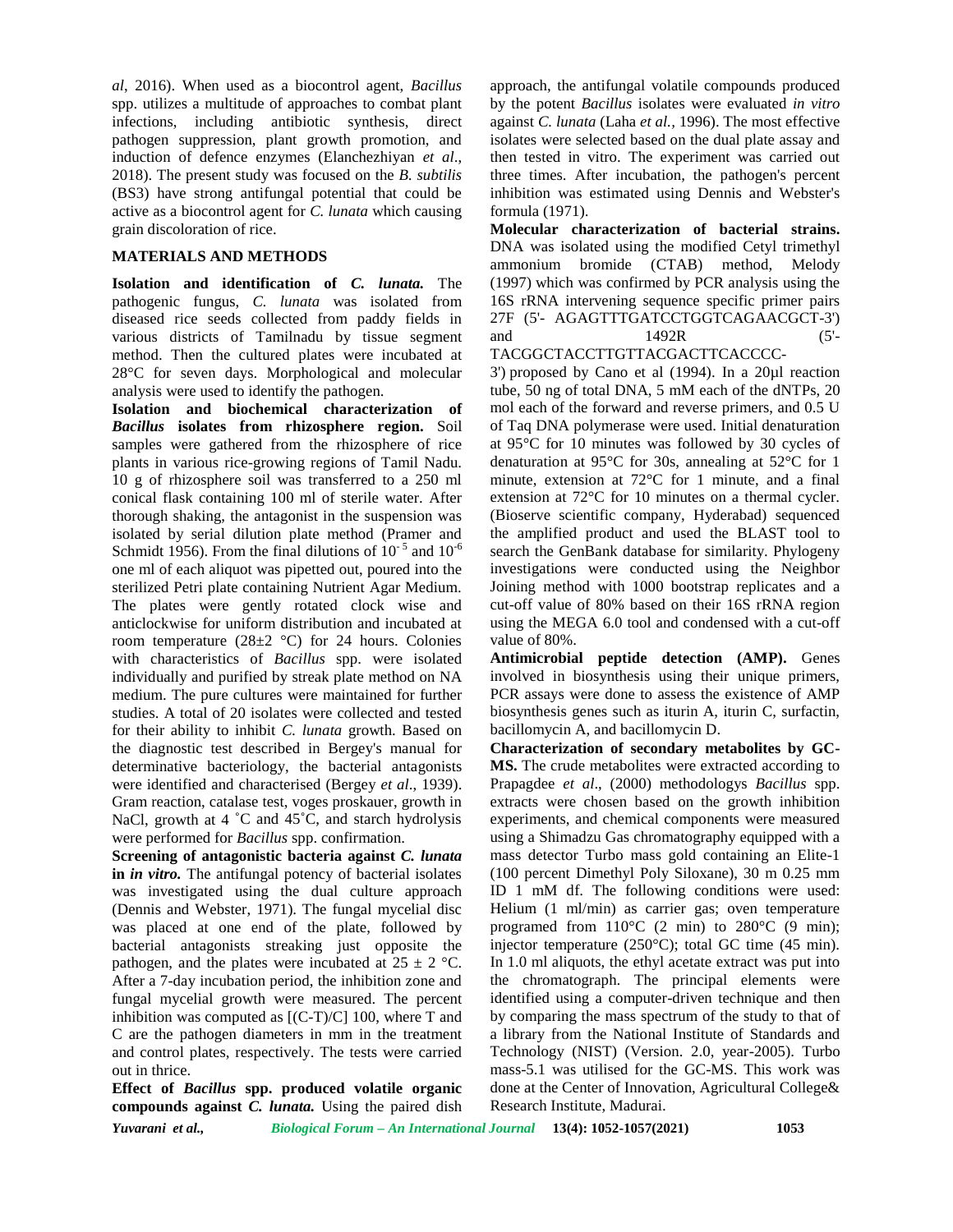## **RESULTS**

| Table 1: Antifungal activity of <i>Bacillus</i> spp. against <i>C. lunata</i> under in vitro. |  |  |  |
|-----------------------------------------------------------------------------------------------|--|--|--|
|-----------------------------------------------------------------------------------------------|--|--|--|

| Gomez, 1984).    | Statistical Analysis. The treatment mean differences<br>were analysed using ANOVA and Duncan's Multiple<br>Range Test with a 5% significance level (Gomez and                                                                                                                                                                                                                                                                                                                                                                                                          |                                                                                                                                                                                                                                                    | positive findings in the gram staining, catalase test,<br>voges proskauer, growth in NaCl, growth at 45°C, and<br>starch hydrolysis tests. Anaerobic growth and growth at<br>4°C were both negative for these isolates.                                                                                                                                                                                                                                                                                       |
|------------------|------------------------------------------------------------------------------------------------------------------------------------------------------------------------------------------------------------------------------------------------------------------------------------------------------------------------------------------------------------------------------------------------------------------------------------------------------------------------------------------------------------------------------------------------------------------------|----------------------------------------------------------------------------------------------------------------------------------------------------------------------------------------------------------------------------------------------------|---------------------------------------------------------------------------------------------------------------------------------------------------------------------------------------------------------------------------------------------------------------------------------------------------------------------------------------------------------------------------------------------------------------------------------------------------------------------------------------------------------------|
| <b>RESULTS</b>   |                                                                                                                                                                                                                                                                                                                                                                                                                                                                                                                                                                        |                                                                                                                                                                                                                                                    | Efficacy of Bacillus spp. against C. lunata under in<br>vitro. By using a dual culture approach, twenty Bacillus                                                                                                                                                                                                                                                                                                                                                                                              |
| studies.         | Isolation and screening of antagonistic bacteria. In<br>total, 20 bacterial isolates were obtained from various<br>rice field rhizosphere soil samples. Among these, only<br>10 isolates showed antifungal activity against C. lunata<br>using the dual culture technique. The highest percent<br>inhibition zone were observed with isolate B. subtilis<br>strain BS3 as shown in Table 1 and Fig. 1 BS3 was<br>therefore selected and used for further biological<br>Biochemical characterization of Bacillus<br>Twenty Bacillus spp. isolates were reported to have | control (Table 1, Fig. 1).<br>spp.<br>Table 1: Antifungal activity of Bacillus spp. against C. lunata under in vitro.                                                                                                                              | spp. isolates were investigated for their antagonistic<br>activity against C. lunata. Among the isolates studied,<br>BS3 had the greatest (48.8%) inhibition of pathogen<br>mycelial growth (4.6 cm) at 7 days following<br>inoculation, followed by BS11, which had 46.6 percent<br>inhibition of pathogen mycelial development over<br>control. At 7 days following incubation, BS2 was found<br>to have the lowest suppression of pathogen mycelial<br>growth, accounting for a 22% growth reduction above |
| Sr. No.          | <b>Bacterial isolate</b>                                                                                                                                                                                                                                                                                                                                                                                                                                                                                                                                               | Mycelial growth $\frac{(\text{cm})^*}{6.2^{\text{ef}}}$                                                                                                                                                                                            | <b>Percentage of inhibition</b>                                                                                                                                                                                                                                                                                                                                                                                                                                                                               |
| 1.               | $\overline{BS1}$                                                                                                                                                                                                                                                                                                                                                                                                                                                                                                                                                       |                                                                                                                                                                                                                                                    | 31.1                                                                                                                                                                                                                                                                                                                                                                                                                                                                                                          |
| 2.<br>3.         | BS <sub>2</sub><br>BS3                                                                                                                                                                                                                                                                                                                                                                                                                                                                                                                                                 | 7.0 <sup>h</sup><br>4.6 <sup>a</sup>                                                                                                                                                                                                               | 22.2<br>48.8                                                                                                                                                                                                                                                                                                                                                                                                                                                                                                  |
| 4.               | BS4                                                                                                                                                                                                                                                                                                                                                                                                                                                                                                                                                                    | 5.2 <sup>ab</sup>                                                                                                                                                                                                                                  | 42.2                                                                                                                                                                                                                                                                                                                                                                                                                                                                                                          |
| 5.               | BS5                                                                                                                                                                                                                                                                                                                                                                                                                                                                                                                                                                    | 6.8 <sup>gh</sup>                                                                                                                                                                                                                                  | 24.4                                                                                                                                                                                                                                                                                                                                                                                                                                                                                                          |
| 6.               | BS6                                                                                                                                                                                                                                                                                                                                                                                                                                                                                                                                                                    | $5.5^{bc}$                                                                                                                                                                                                                                         | 38.8                                                                                                                                                                                                                                                                                                                                                                                                                                                                                                          |
| 7.               | B <sub>7</sub> S                                                                                                                                                                                                                                                                                                                                                                                                                                                                                                                                                       | $5.2^{ab}$                                                                                                                                                                                                                                         | 42.2                                                                                                                                                                                                                                                                                                                                                                                                                                                                                                          |
| 8.               | BS8                                                                                                                                                                                                                                                                                                                                                                                                                                                                                                                                                                    | 6.0 <sup>de</sup>                                                                                                                                                                                                                                  | 33.3                                                                                                                                                                                                                                                                                                                                                                                                                                                                                                          |
| 9.               | BS9                                                                                                                                                                                                                                                                                                                                                                                                                                                                                                                                                                    | 5.0 <sup>ab</sup>                                                                                                                                                                                                                                  | 44.4                                                                                                                                                                                                                                                                                                                                                                                                                                                                                                          |
| 10.              | <b>BS10</b>                                                                                                                                                                                                                                                                                                                                                                                                                                                                                                                                                            | $5.3^{ab}$                                                                                                                                                                                                                                         | 41.1                                                                                                                                                                                                                                                                                                                                                                                                                                                                                                          |
| 11.              | <b>BS11</b>                                                                                                                                                                                                                                                                                                                                                                                                                                                                                                                                                            | 4.8 <sup>ab</sup><br>6.5 <sup>gh</sup>                                                                                                                                                                                                             | 46.6                                                                                                                                                                                                                                                                                                                                                                                                                                                                                                          |
| 12.<br>13.       | <b>BS12</b><br><b>BS13</b>                                                                                                                                                                                                                                                                                                                                                                                                                                                                                                                                             | $6.3$ <sup>fg</sup>                                                                                                                                                                                                                                | 27.7<br>30.0                                                                                                                                                                                                                                                                                                                                                                                                                                                                                                  |
| 14.              | <b>BS14</b>                                                                                                                                                                                                                                                                                                                                                                                                                                                                                                                                                            | 5.7 <sup>cd</sup>                                                                                                                                                                                                                                  | 36.6                                                                                                                                                                                                                                                                                                                                                                                                                                                                                                          |
| 15.              | <b>BS15</b>                                                                                                                                                                                                                                                                                                                                                                                                                                                                                                                                                            | 6.6 <sup>gh</sup>                                                                                                                                                                                                                                  | 26.6                                                                                                                                                                                                                                                                                                                                                                                                                                                                                                          |
| 16.              | <b>BS16</b>                                                                                                                                                                                                                                                                                                                                                                                                                                                                                                                                                            | 6.0 <sup>de</sup>                                                                                                                                                                                                                                  | 33.3                                                                                                                                                                                                                                                                                                                                                                                                                                                                                                          |
| 17.              | <b>BS17</b>                                                                                                                                                                                                                                                                                                                                                                                                                                                                                                                                                            | 6.9 <sup>h</sup>                                                                                                                                                                                                                                   | 23.3                                                                                                                                                                                                                                                                                                                                                                                                                                                                                                          |
| 18.              | <b>BS18</b>                                                                                                                                                                                                                                                                                                                                                                                                                                                                                                                                                            | 5.1 <sup>ab</sup>                                                                                                                                                                                                                                  | 43.3                                                                                                                                                                                                                                                                                                                                                                                                                                                                                                          |
| 19.              | <b>BS19</b>                                                                                                                                                                                                                                                                                                                                                                                                                                                                                                                                                            | $5.4^{ab}$                                                                                                                                                                                                                                         | 40.0                                                                                                                                                                                                                                                                                                                                                                                                                                                                                                          |
| 20.              | <b>BS20</b>                                                                                                                                                                                                                                                                                                                                                                                                                                                                                                                                                            | $6.3$ <sup>fg</sup>                                                                                                                                                                                                                                | 30.0                                                                                                                                                                                                                                                                                                                                                                                                                                                                                                          |
| 21.              | Control                                                                                                                                                                                                                                                                                                                                                                                                                                                                                                                                                                | 9.0<br>$CD(0.5) = 0.25$<br>$CV\% = 2.64$                                                                                                                                                                                                           | 0.00                                                                                                                                                                                                                                                                                                                                                                                                                                                                                                          |
|                  | 60<br>Percent inhibition<br>$\frac{50}{40}$<br>$\frac{30}{20}$<br>10<br>0<br>BS3<br>BS4<br>BS.<br>BS.<br>BS.                                                                                                                                                                                                                                                                                                                                                                                                                                                           | $_{\rm BS8}$<br>B7S<br>BS <sub>9</sub><br>BS13<br>BS16<br>BS6<br>BS10<br>BS15<br><b>BS14</b><br>13311<br>BS12<br>Bacillus spp.<br>percent reduction over control<br>Fig. 1. Antifungal activity of Bacillus spp. against C. lunata under in vitro. | BS18<br>BS19<br>Control<br><b>BS20</b><br>BS17                                                                                                                                                                                                                                                                                                                                                                                                                                                                |
| Yuvarani et al., |                                                                                                                                                                                                                                                                                                                                                                                                                                                                                                                                                                        | Biological Forum - An International Journal 13(4): 1052-1057(2021)                                                                                                                                                                                 | 1054                                                                                                                                                                                                                                                                                                                                                                                                                                                                                                          |



**Fig. 1.** Antifungal activity of *Bacillus* spp. against *C. lunata* under *in vitro.*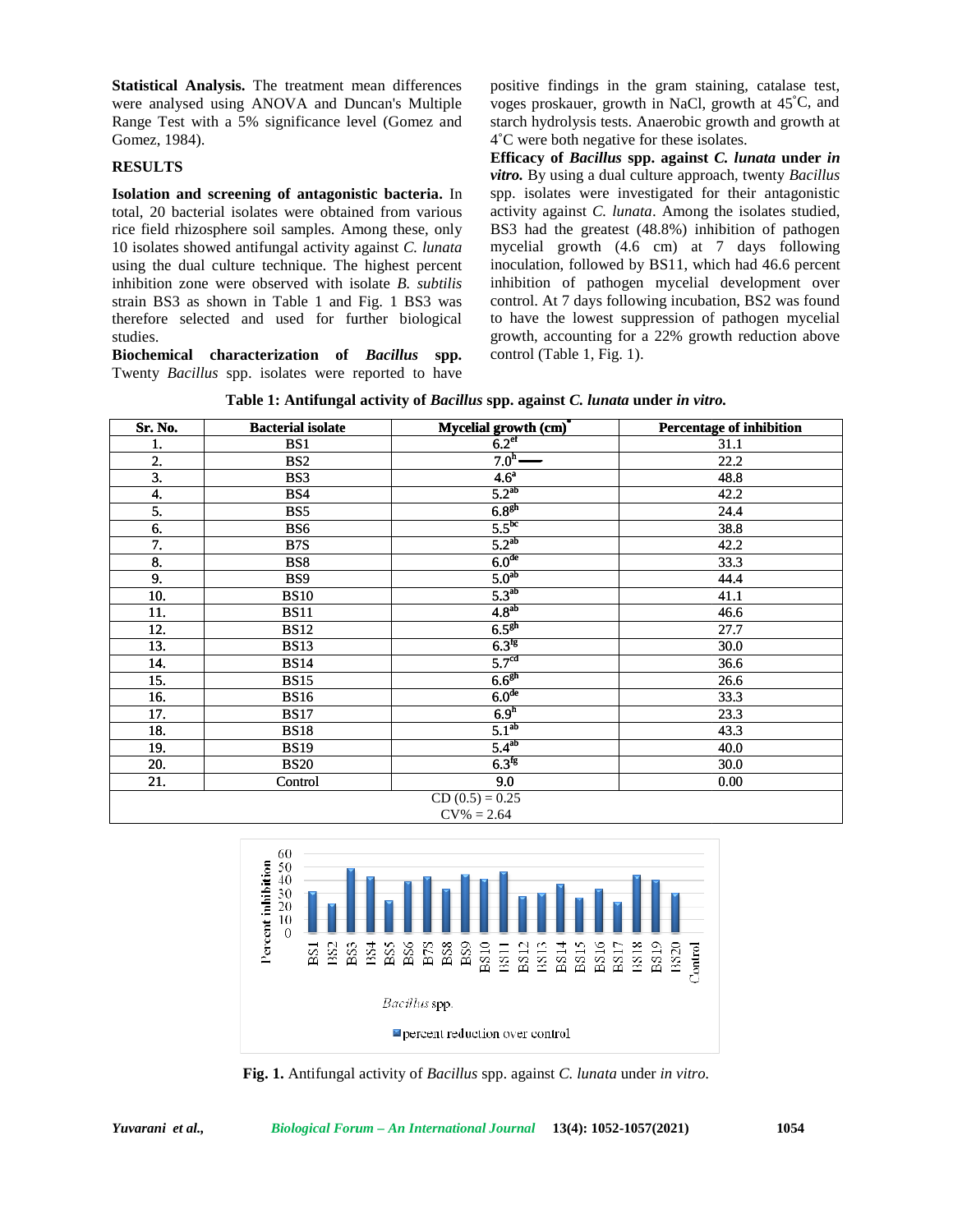**Efficacy of** *Bacillus* **spp. volatile compounds against the growth of** *C. lunata in vitro.* At 15 days after incubation, the results on the radial growth of C. lunata due to the production of volatile compounds by *Bacillus*

spp. isolates revealed that BS3 had the highest reduction of 61.62 percent (3.3 cm), followed by *Bacillus* spp. isolate BS11, which had the lowest reduction of 53.48 percent (4.0 cm) (Table 2).

**Table 2: Effect of VOC produced by** *Bacillus* **spp. on** *C. lunata* **mycelial growth.**

| Sr. No.           | <b>Bacterial isolate</b> | Mycelial growth (cm) <sup>*</sup> | Percentage of inhibition |  |
|-------------------|--------------------------|-----------------------------------|--------------------------|--|
|                   | BS3                      | 3.3 <sup>a</sup>                  | 61.62                    |  |
| ٠.                | BS8                      | $5.4^\circ$                       | 37.20                    |  |
| . د               | <b>BS11</b>              | $4.0^{\circ}$                     | 53.48                    |  |
| 4.                | <b>BS18</b>              | $5.0^\circ$                       | 41.86                    |  |
| J.                | <b>BS19</b>              | 6.3 <sup>d</sup>                  | 26.74                    |  |
| o.                | Control                  | 8.6                               | 00.00                    |  |
| $CD (0.5) = 0.12$ |                          |                                   |                          |  |
| $CV \% = 1.34$    |                          |                                   |                          |  |



**Fig. 2.** Characterization of secondary metabolites by GC/MS.

**Characterization of the effective antagonistic bacteria at the molecular level.** Based on the 16s rRNA intervening sequence specific primers, the effective strain BS3 was identified as *Bacillus subtilis* (GeneBank Accession No. MZ080626) with a fragment size of 1492 bp (Fig. 2). The sequence was found to be 100 percent identical to *B. subtilis* sequences in Gene Bank.

**Characterization of secondary metabolites by GCMS.** *Bacillus* spp. produced a variety of antifungal chemicals, according to GC-MS analyses. GCMS was used to examine the crude metabolites of virulent *Bacillus* spp. isolate BS3 in order to detect the synthesis of antibiotic chemicals. Antifungal chemicals such as phenylethyl alcohol, benzene ethanol, 4 hydroxyquinoline, Pyrrolo (1, 2-a) pyrazine, 1-4-dione, and hexahydro-3 (Table 3, Fig. 3,).

**Table 3: Identification of secondary metabolites from** *B. subtilis* **(BS3) through GC/MS.**

| Peak           | <b>Retention</b><br>Time | compound Name                              | <b>Structure</b> | Molecular<br>Formula | Molecular<br>Weight (g/mol) | Peak area<br>$\frac{0}{0}$ |
|----------------|--------------------------|--------------------------------------------|------------------|----------------------|-----------------------------|----------------------------|
| 3              | 10.065                   | Phenylethyl alcohol                        |                  | <b>C8H10O</b>        | 122                         | 55.62                      |
| $\overline{4}$ | 19.025                   | Benzenethanol, 4-hydroxy                   |                  | C8H10O2              | 138                         | 3.67                       |
| 5              | 19.175                   | Quinoline, 1,2-dihydro-<br>2,2,4-trimethyl |                  | C12H15N              | 173                         | 2.08                       |
| 8              | 27.113                   | Tryptophol                                 |                  | C10H11NO             | 161                         | 3.39                       |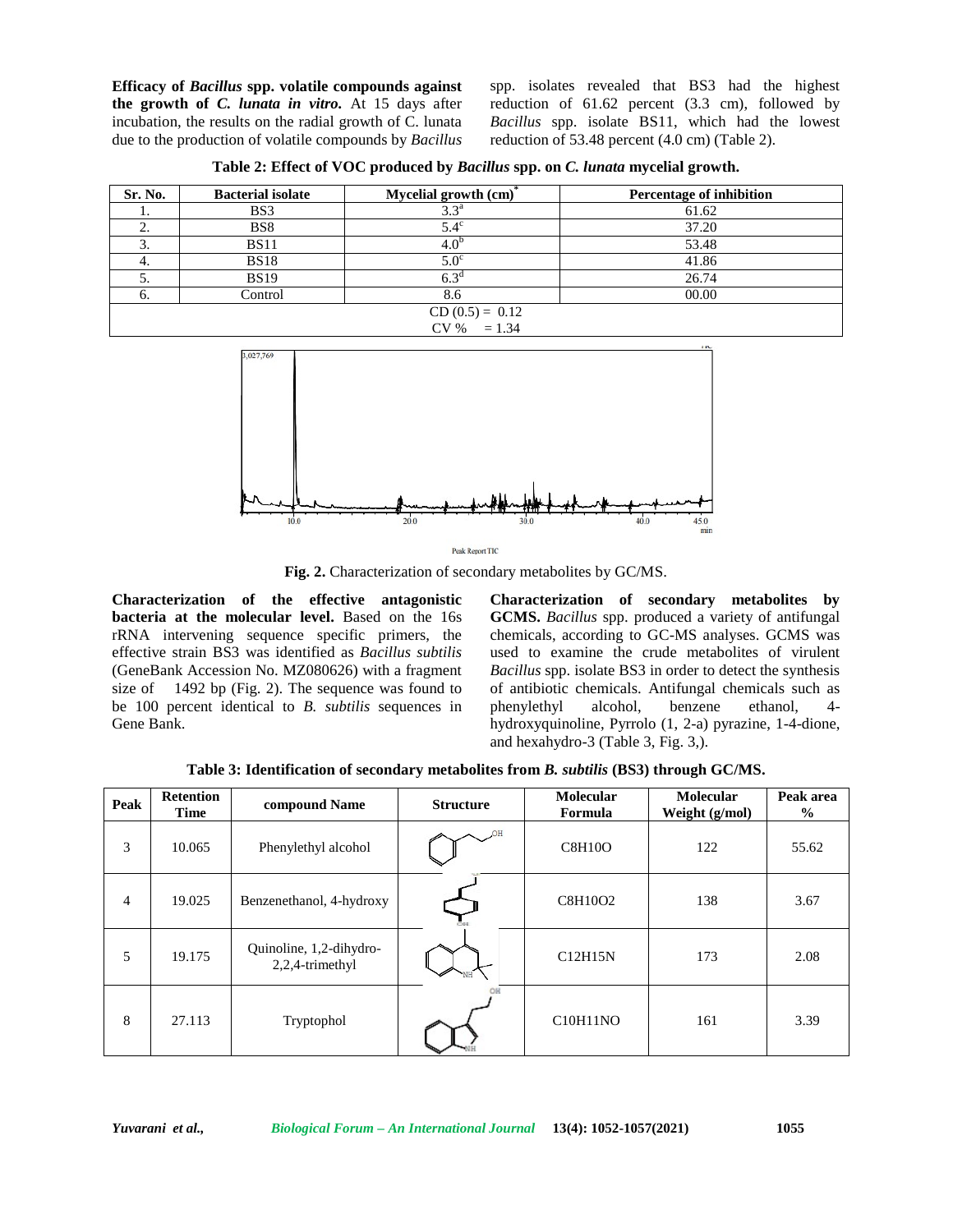



**Fig. 3.** PCR amplification of *Bacillus subtilis* strain BS3.

# **DISCUSSION**

Nowadays, Several researchers have demonstrated the antifungal potential of *Bacillus* sp. by producing antibiotics and secondary metabolites, and there is growing need for a safe and environmentally friendly alternative to conventional fungicides for plant disease control. The antagonistic effect of *Bacillus* isolates against *C. lunata* was investigated in vitro in this work, and the strain BS3 was found to have the greatest antagonistic capability against *C. lunata* in limiting mycelial growth. Sukanya Saechow *et al*., (2016) discovered that isolate *B. subtilis* (BAS114) isolated from soil has considerable antagonistic activity against *C. lutana* (*in vitro*), inhibiting radial growth by 50.67  $\pm$ 1.15 percent. Rahma and Kristina (2021) shown that rhizobacteria can compete with *C. lunata*. In this context, the antagonistic effects of *Bacillus* strains against *B. oryzae* were investigated *in vitro*, and the strain BS5 was found to have the greatest antagonistic potential against *B. oryzae* in terms of limiting mycelial growth. Similarly, Using *Bacillus* strains, Shrestha *et al.,* (2016) exhibited mycelial growth suppression of many plant diseases, including rice pathogens. Antimicrobial peptides such as fengycin, iturin, surfactin, zwittermycin, bacillomycin, and bacteriocin are secreted by *Bacillus* sp. (Ramarathnam *et al*., (2007); Xie *et al*., (2009)). Cell leakage is caused by AMPs that create gaps in the cellular membrane, reduce callose deposition in the fungal cell wall, disturb the lipid bilayer structure, and cause deformity of fungal hyphae due to significant morphological changes, among other things (Krishnan *et al.,* 2015). These causes inhibition and death of the mycelia.

According to our findings, the isolate BS3 showed amplification of five genes: bacD, ituC, ituA, srfA, and bamC, suggesting it could produce bacilysins, iturins, subtilosins, surfactin, and bacillomycin. Vinodkumar *et al*., (2017) established the existence of eleven antimicrobial peptides in diverse Bacillus strains, including subtilin, subtilosin, bacilysin, bacillomycin, surfactin, and iturins, and documented their significance in *Sclerotinia sclerotiorum* hyphal abnormalities. We theorised that the presence of these cyclic lipopeptides was involved in *B. oryzae* suppression. The antifungal properties of VOCs produced by 10 endophytic *Bacillus* strains isolated from *E. ulmoides* were studied by Xie *et al*., (2020). By the third day of treatment, *B. subtilis* strain DZSY21 had significantly suppressed *C. lunata* mycelia growth, and the inhibition rate had reached 36.2 percent by the seventh day. By using gas chromatography mass spectrometry, secondary metabolites from *B. subtilis* (BS3) were discovered as Phenylethyl alcohol, Benzene ethanol, 4 hydroxyquinoline, Pyrrolo (1,2-a) pyrazine, 1-4-dione, and hexahydro-3 (GC-MS).Similiarly, the GC-MS study of volatile organic chemicals produced by *Bacillus* spp., such as N, N-Dimethyl, 1,2 benzenedicarboxylic acid, and 9-octadecenoic acid, identified by Jangir *et al*. (2018), may have been responsible for limiting the growth of *F.o.f.sp.lycopersici*. Pyrrolo demonstrated antifungal properties against the infection as well (Jiang *et al*., 2014). According to Gajera (2018), the *B. subtilis* strain JNDKHGn-29-A can suppress Aspergillus mycelial growth by generating antifungal chemicals such Bis(2 ethylhexyl) phthalate and Pyrrolo[1,2-a] pyrazine-1,4 dione.

#### **CONCLUSION**

One of the most promising techniques for more reasonable and safe crop management strategies is the use of helpful microbes. We collected antagonistic bacteria from soil, which exhibited significant antagonistic activity *in vitro* against *C. lutana*. As a result, we revealed that *B. subtilis* (BS3) efficiently inhibited *C. lunata* mycelial growth at a rate of 48 percent by producing volatile compounds and a wide array of secondary metabolites with varied structure and function. The ability of these species to manage plant disease is determined by their production of antibacterial compounds.